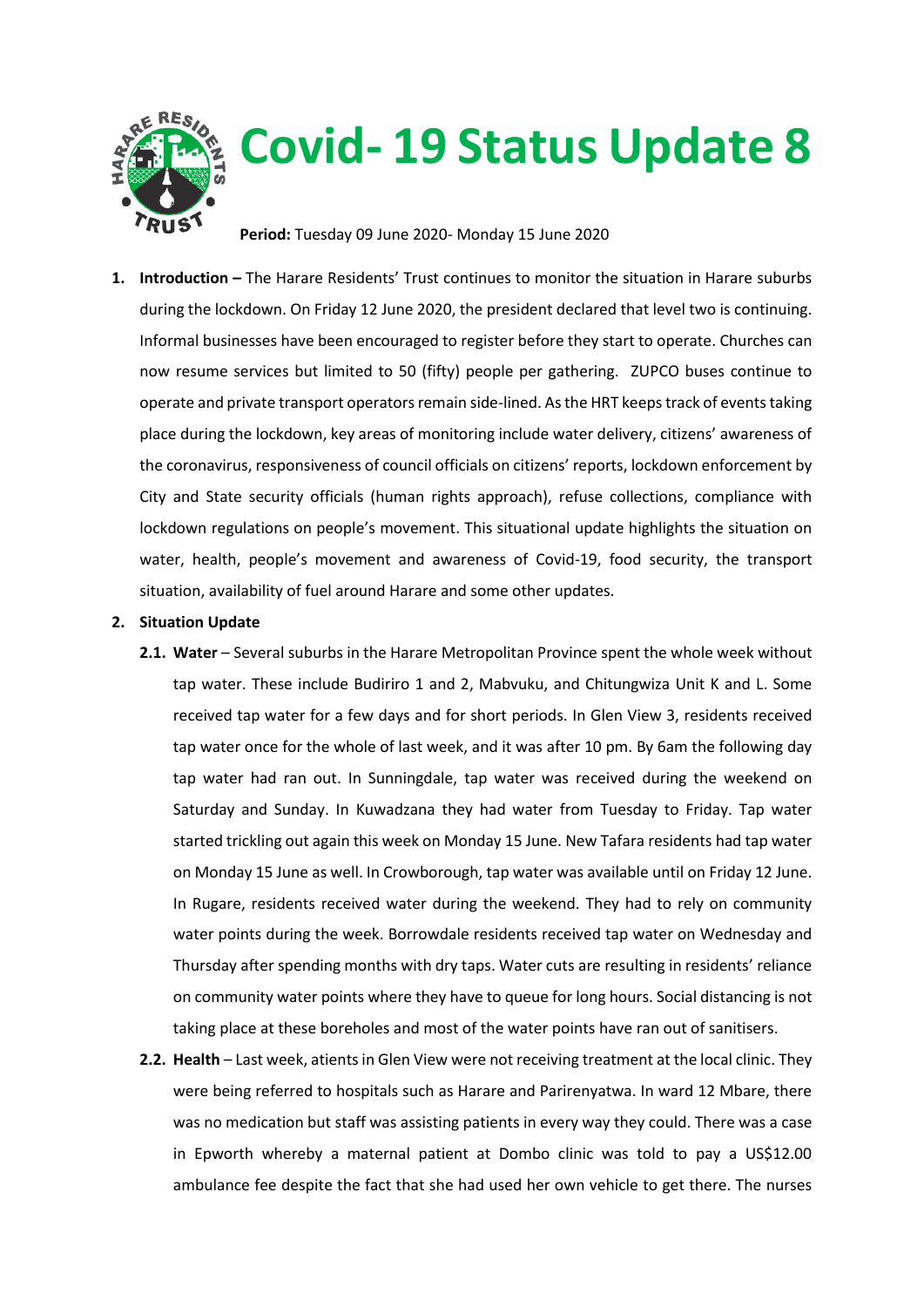insisted that without paying the fee, she would not be attended to. Left with no option, she paid the money and then they attended to her.

- **2.3. Movement and awareness of Covid-19** Although there is need for continuous education and sensitisation, awareness has improved among residents as was highlighted in the previous report. Most residents are now aware of the way the virus spreads and the methods of prevention. However, they feel that their hands are tied when it comes to practicing the preventative measures. In as much as they would want to stay home and practice social distancing, they are not able to do so because of factors beyond their control. Citizens are still highlighting that they need to work for their families and they cannot afford to stay home. During the past week informal markets in Mbare were operating resulting in the large movement of people from various suburbs to the markets. People with exemption letters were able to move across suburbs and could access the CBD without problems. However, the situation changed drastically on Monday 15 June. The police officers and soldiers manning roadblocks blocked thousands of people from entering central Harare. Long queues of vehicles stretching for kilometres were witnessed at roadblocks from suburbs such as Mabvuku, Chitungwiza, Warren Park, Glen View among others. The movement restrictions coincided with the national prayer and officers at some roadblocks were telling people to go back home and pray. Some would just order commuters to go back home without giving any reason. Buses, trucks and private cars were held up and only uniformed forces and nurses were allowed to proceed. On Tuesday morning, troops were deployed in Epworth and they were ordering every pedestrian and motorist to vacate the streets and stay home. It is still not clear why this was happening. Residents are concerned with the inconsistencies surrounding lockdown enforcement in the capital.
- **2.4. Food security**  Prices are still rising and most households especially in the high density suburbs are now food insecure. Most shops in suburbs are pegging their prices in USD. 10 kg mealie meal is going for an average of US\$4.50. Those selling in ZWL\$ are selling 10kg mealiemeal ranging from ZWL\$ 400-ZWL\$ 500.00. A 10kg pack of mealie meal now consumes almost a quarter of a civil servant's salary. An inverse relationship between prices and civil servants' salaries now exists after an announcement on Monday morning that salaries are being slashed. 2L Cooking oil and 2kg sugar have now gone above ZWL\$ in some shops. Last week, suburbs did not receive government subsidised mealie-meal meaning that everyone had to fork out ZWL\$400.00+ for 10kg mealie-meal. Communities did not receive the promised food aid as well. Residents in Sunningdale indicated that they have not received any government food aid since they submitted their names during the early phases of the lockdown.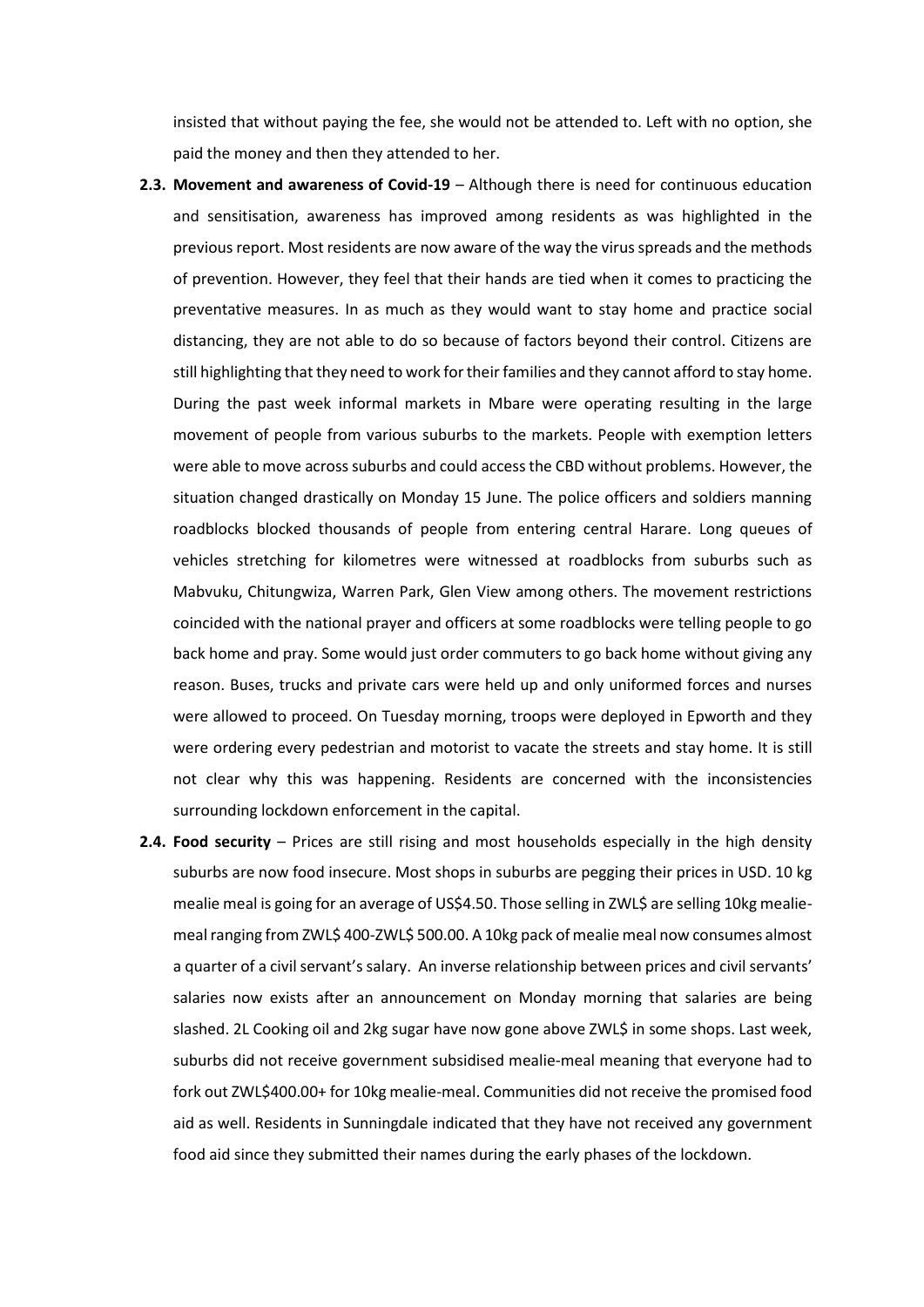- **2.5. Transport**  The transport situation is worsening in the Harare Metropolitan Province. Regardless of that fact, the president maintained the ban on private transport operator ions. People are overcrowding at bus termini and ranks across the city. ZUPCO buses are proving to be inadequate and they are getting overwhelmed by the demand available. Commuters are lining up along streets waiting to hitchhike private vehicles. Streets such as Julius Nyerere, Robert Mugabe Way, Leopold Takawira and Second Street are usually full of hitchhikers around sunset. Commuters push and shove each other when trying to gain entrance into private vehicles. Inside the vehicles strangers get packed, making social distancing impossible. This is defeating the whole idea and purpose of the lockdown. Hitchhiking also risks both the commuters and the car owners. Past experiences in Harare have shown that robberies are committed by hitchhikers and by the drivers as well. People are risking their lives because they do not have options. Mushika-shika is slowly coming back because of commuters' overreliance on private vehicles.
- 2.6. Other updates The fuel situation in Harare keeps on worsening. Some fuel stations are still withholding their fuel because the pump price is still low. Human rights violations were reported in Kuwadzana on 13 June where 7 (seven) men were assaulted by police officers at a local bar. After receiving a tip off, the police officers went on to assault the revellers severely and indiscriminately. Residents from various communities raised concern on the issue of rising property rates. Some are citing lack of transparency, complaining that they are receiving bills from the Harare City Council, with huge amounts that they do not owe. The HRT is also concerned with the ongoing consultative meetings on the Amendment Bill No.2, which are taking place during the lockdown period. The Portfolio Committee on Justice, Legal and Parliamentary affairs scheduled dates for public hearings on the constitution of Zimbabwe Amendment No. 2 Bill from 15 to 19 June. In light of Covid-19 lockdown guidelines, public gatherings are not allowed and movement for the general public is heavily restricted. The HRT feels that there was no need for the government to hurry to amend the constitution when we are faced with the Covid-19 pandemic and also when the next elections are to be held in 2023.
- **3. Conclusion –** The water situation in Harare threatens to derail efforts put on preventing the spreading of Covid-19. Most suburbs spent much of last week without tap water, resulting in people crowding at community water points. Residents are also concerned with inconsistent lockdown enforcement which is inconveniencing them. Price increases are worsening food insecurity in Harare. This is posing a threat to social stability of our nation. As was pointed out by Robert Merton (1938) in his Strain theory, when people are prevented from achieving culturally